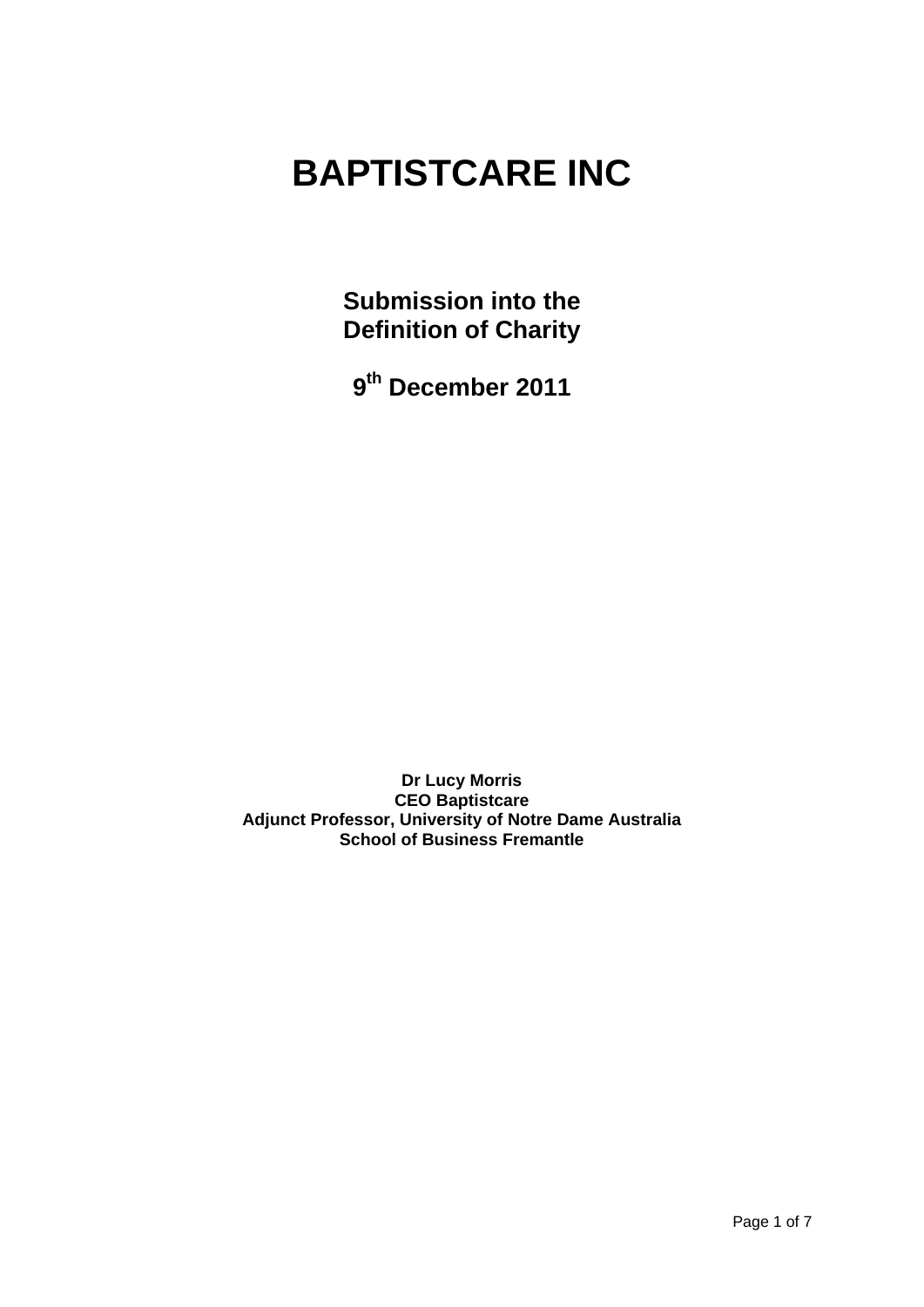#### **BAPTISTCARE INC.**

## **A DEFINITION OF CHARITY**

## **9 th December 2011**

## **Context**

Baptistcare is a Christian faith-based, Community Benefit (not-for-profit) Charity that will be celebrating its 40<sup>th</sup> anniversary in 2012. It operates under the Western Australian Associations Incorporations Act 1987. It provides services predominantly to older Australians, in addition to those living with a disability and those struggling with mental health illnesses, together with support for their families. All three client groups access residential, home and community-based services. Baptistcare operates in the Perth metro area, in rural and regional Western Australia and often in remote locations. Approximately 65% of our activity is in regional WA. We employ approximately 1400 people and have over 20 different service locations. Baptistcare is Western Australian and is a member of a national board called Baptist Care Australia (BCA), which acts as a representative and advocacy body at a national level. Baptist Care Australia has a membership comprising all the Baptist community service organisations which operate in every State and Territory around Australia. BCA is set up under the ASIC Rules and Regulations.

Therefore, the issue of a Definition of Charity is something of great interest to Baptistcare and to Baptist Care Australia.

#### **Principles**

There are a number of general principles underpinning this response that set the context within which Baptistcare's comments are to be viewed.

#### **Character and Distinctives of the NFP Sector**

The NFP sector, or rather, the Community Benefit (CB) or Third Sector is a critical part of the wider civil society. Its contribution to Australian life, its wellbeing and ability to flourish, the capacity building and relationships that arise within a democracy as well as its active, positive participation in a capitalistic society must be acknowledged and celebrated. It is unique to the Australian culture and society and is based on human rights principles and the fundamental philosophy of improving the human condition.

The CB sector has a significant over-representation of women in the workforce and as such, it is an extremely gendered environment, with the last ABS reports indicating a workforce that is 87% female. This in itself has created a character for the sector that is different to the male gendered leadership and male workforce that operates predominantly in the commercial for-profit sector. Its business processes, decision-making processes, leadership style and service delivery models are, therefore, impacted in this gendered space, which contributes to some of its differences. It is critical that this is taken into account when looking at reform.

Leadership for debate and reform should come out of a Sector perspective and not be driven from the Treasury or ATO or ASIC even.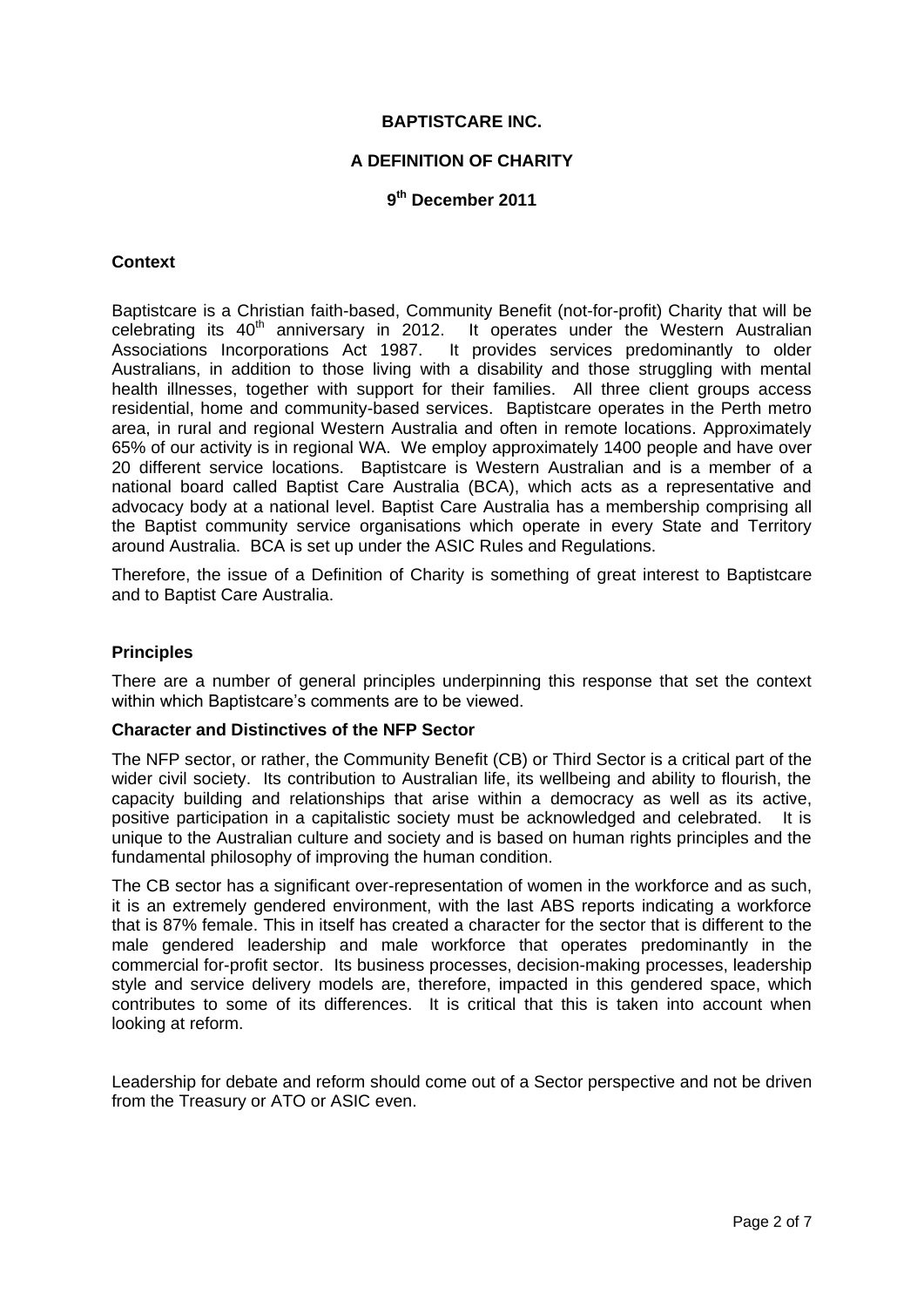## **The Name of the Sector**

In the first instance, the name 'not-for-profit' should be reviewed and an alternative name chosen. An alternative is 'community benefit organisation' (CBO) or community benefit charity (CBC). 'Not-for-profit' presumes For-profit operations are the norm and it is against this that charities and other community benefit organisations are then automatically measured and required to perform in any review and assessment of their activities.

It assumes that For-profit governance and business drivers are the norm, the default position for all service delivery assessments and judgements. Therefore, significant energy is spent discerning the 'distinctives' for the sector that must take 'personal' responsibility to continue to show its differences from the For-profit sector. It is a work of constant justification for its separate existence and legislative and regulatory framework. It will have an impact on the expectations of a Definition of Charity and how this is implemented and through which Government Department a lead is provided.

For faith-based organisations like Baptistcare, the continued focus on compliance and regulation without the matching focus on the other sector drivers being articulated that motivate the boards, leaders, staff and service users, means that an insufficiently nuanced process is more likely to be used in the establishment of any national body. This is a real concern. The origin of the Consultation Paper i.e., the Treasury is, therefore, a clear example of this inherent assumption. It is really important that the point of view presented by this discourse is held in balance.

## **Transparency and Accountability**

Transparency and accountability are excellent objectives which are sought from the decision to define the meaning of charity, but over time the expectations held within these broad words will be refined and changed to suit current practice. It is interesting that the more this objective i.e., transparency and accountability is held as an achievable outcome, the less trust there is that exists either in the relationships or in any information provided. The homogenisation process of systems that is needed to achieve such laudable outcomes unfortunately, inherently embeds discriminatory practices into the system as the 'many' becomes 'single'; 'diversity' becomes 'mono-cultural', 'monopoly' emerges and captures power, and there is more insistence on one voice and one approach which is not healthy for civil society. Segmentation, lack of accountability and responsibility emerges as no single part of the system or people have the authority to make the decisions. Therefore, any definition of charity needs to be one that allows for diversity, innovation, and flexibility.

#### **Diversity and Innovation**

One of the many features that the CB sector offers to the wider civil society is the sheer diversity of small and large organisations, faith-based and secular structures, with both volunteer and paid employees, in rural, regional and city based locations, and individualised, or multi-focused, group and communities services are created and established.

The Definition of Charity also needs to be capable of working with new business models of charities and CBOs to enable innovation and change to emerge.

Currently CBOs can undertake commercial activities if its profits are returned totally to the work of the Association. Partnerships and other social enterprises will have a different fit in the system. New ways of working to meet the changing needs of society and legislation may find that a fixed definition of charity becomes excluding and unhelpful.

The use of Volunteers, tiny Associations and a very local response to an issue means organisations need to be able to flourish at grassroots without bureaucracy and be able to apply for charitable status without the application process being off-putting and excluding in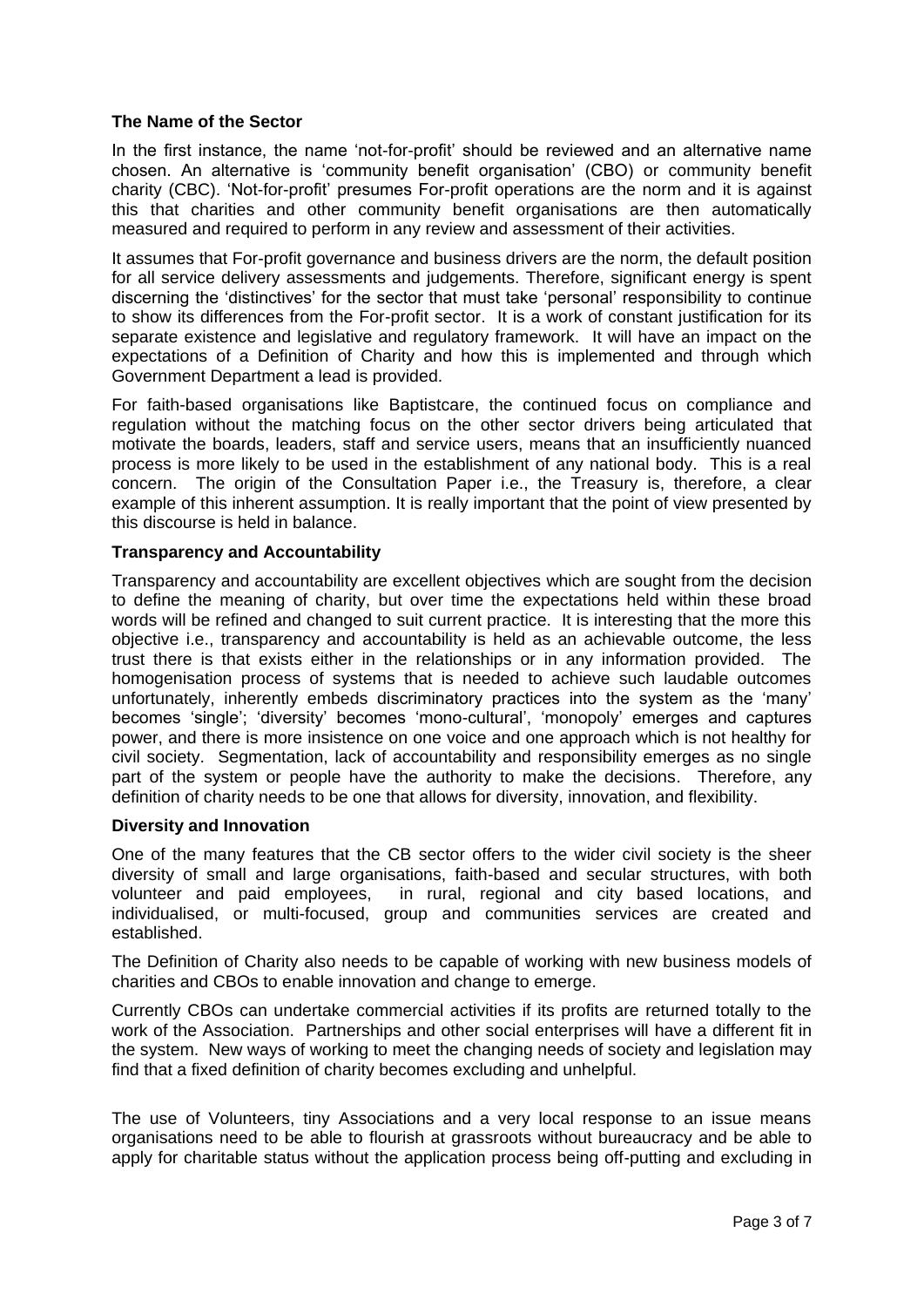its definitions and access. The small, sometimes tiny associations must be able to exist within a charitable system as must the large, such as Baptistcare.

## **General Comments**

The Consultation Paper highlights the ongoing interest into the investigation, discussion and research on the issue of the definition of charity over the last 10 to 15 years. In more recent times, the establishment of the Australian Not-for-Profit Charities Commission (ACNC) appears simply to add another complexity into an existing muddle of boards, councils, offices, committees, commissions, strategic expectations and visions without any coordinating vision emerging or leadership across the country. To attach the 'defining role of charities', with the necessary requirement for a level of discernment and the application of regulatory and compliance processes to the ACNC makes sense at a micro level, when as a charity one is investigating the way through the maze to make sense of what is being done, what is important and where the engagement needs to be with the charity's limited resources. However, at a macro level, the application of yet another layer of regulation and compliance without matching the removal of discrepancies, control and power at a state and territory level is contributing to the overall sense of disorganisation across the sector.

The concurrent emerging themes are strong – and include:

- The concept of partnership between government and CB sector which is shifting the defining characteristics of partnership, given the locus of power held by government
- Strengthening protocols for the sector
- Standardisation of reporting and compliance obligations
- Oversight of the national regulation and compliance through the ACNC
- The increasing recognition, interest and work on the unsuitability of the International Financial Reporting Standards (IFRS) as they apply to the CB sector
- The harmonisation of the general chart of accounts that has emerged from Queensland
- The inclusion of Service Performance Reporting under the AASB NFP Project
- The drive by Treasury to establish the ACNC in a remarkably short space of time without the essential backing of the States and Territories
- The taxation drive regarding the issue of FBT and Tax exemption that sits lurking in the wings for a point in time for debate
- The challenge of the timeframe proposed for the implementation of the Fair Work Australia decision on Gender Equity Pay for only 150,000 (approximately) women who work in the community sector will cause increasing frustration for those not covered by this ruling, in particular, large chunks of the sector covered by residential aged care
- The local State agendas: in WA this is apparent with the Outsourcing of Human Services known elsewhere in the world as New Public Management and is a strategy that has long been received with caution and hesitation given its implications for the Third Sector and the matching outsourcing of risk, costs and relationships with no discernible improvement for customers and a significant risk of mission-creep.

There is an inevitability about the intersection among all this in the issue of the definition of charity.

All this is by way of providing an overall 'operating environmental analysis' as the backdrop for the discussion of the definition of charity.

Finally, not all the questions asked in the Scoping Study have a response in this document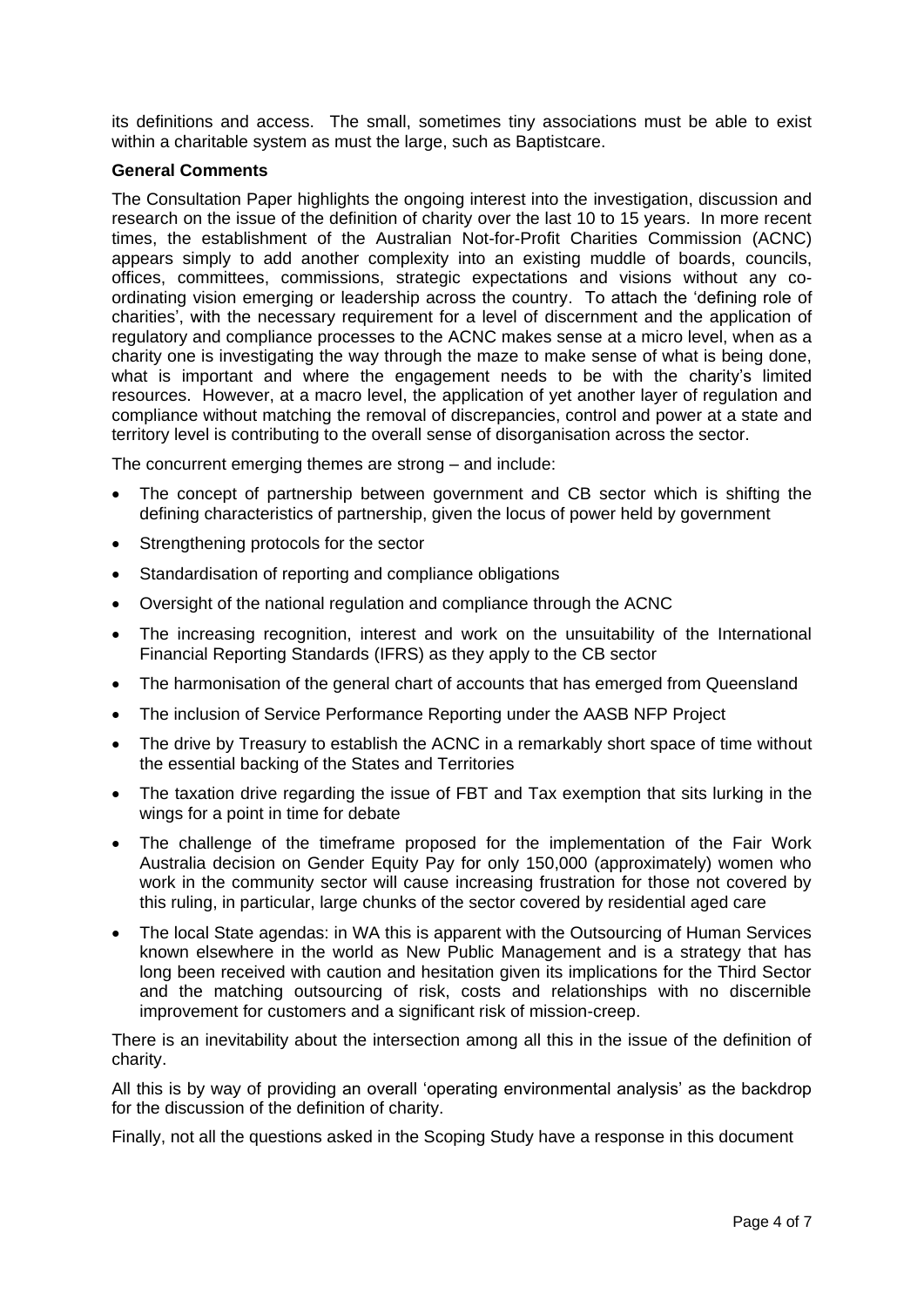## **Questions and Answers:**

1. QU.1 The replacement of the 2003 definition from 'dominant purpose' requirement to that of 'exclusive charitable purpose' will inevitably exclude some existing charitable organisations. Our concern points to the issue of maintaining diversity in the sector that is representative of both emerging and established organisations and models of service delivery. Social, cultural and economic imperatives will mean that the difficulty of updating the definition will always lag behind the sector's drivers and responses to community demand.

The driver for the shift appears to be financial rather than social or cultural and it is the latter issues that will be excluded. Charities and CBOs work generally on the margins of society and with minorities, groups, communities and people excluded for one reason or another from mainstream service access. This means that the definition has to have a capacity to be stretched, to encompass new groups, new purposes, including, vigorously challenging sensitive areas of our society and culture that encompass human rights and strong advocacy for unpopular purposes that might be considered not in the public benefit in the prevailing cultural or political view. Our society and our definition must have the capacity to encompass this view.

- 2. QU.7 For an existing charity to demonstrate its 'public benefit' will cost more in terms of people's time, resources and financially. If this has to be done for individual parts of the organisation, particularly if it is nationally or internationally based, or even state-wide depending on the organisational structures, the workload increases considerably. This is an issue for faith-based organisations with religious affiliations and relationships.
- 3. QU.8 If the ACNC becomes a permanent institution, its relationship with the CBOs and CBCs will need to be one that manages the balance between compliance and regulation oversight and the provision of access to information that is timely, easy to access and understand and provides advice. The ACNC's role is more aligned with that of regulator than of peak body or membership based facilitator/leader.
- 4. QU.9 For educational or religious entities, if the presumption of benefit is overturned, it could be significant to the point of catastrophic, depending on the human resources structures of employment, various awards, wages and terms and conditions of employment for staff; the expectations from the community of the entity in question and the accountability through to the community.
- 5. QU.11 Further clarification is required regarding disqualifying activities to help elicit the entity's status as a charity. The challenge with political activity and clarifying when it becomes more than ancillary or incidental is that nearly all charities are involved in the political activities listed in Point 103 ( advocating for a political party or cause; supporting a candidate for political office; attempting to change the law or government policy). These are fundamental strategies and activities for most CBOs and CBCs. Most Peak bodies give organisations advice on how to do all these activities as a way of improving the conditions under which they operate and to achieve changes in policy direction and governmental intention and direction overall. The argument for 'ancillary and incidental' may well be in the eye of the beholder. New strategies will continue to be designed as communications change, government membership changes and how people self-organise with use of social media. It will be very difficult to specify what is or isn't acceptable. Less definition is probably more appropriate in this situation. Certainly it is not necessarily appropriate if the legislation is directed towards subject matters that sit within the four heads of charity are the only things that can be charitable as public debate. That is too restrictive and would be unacceptable.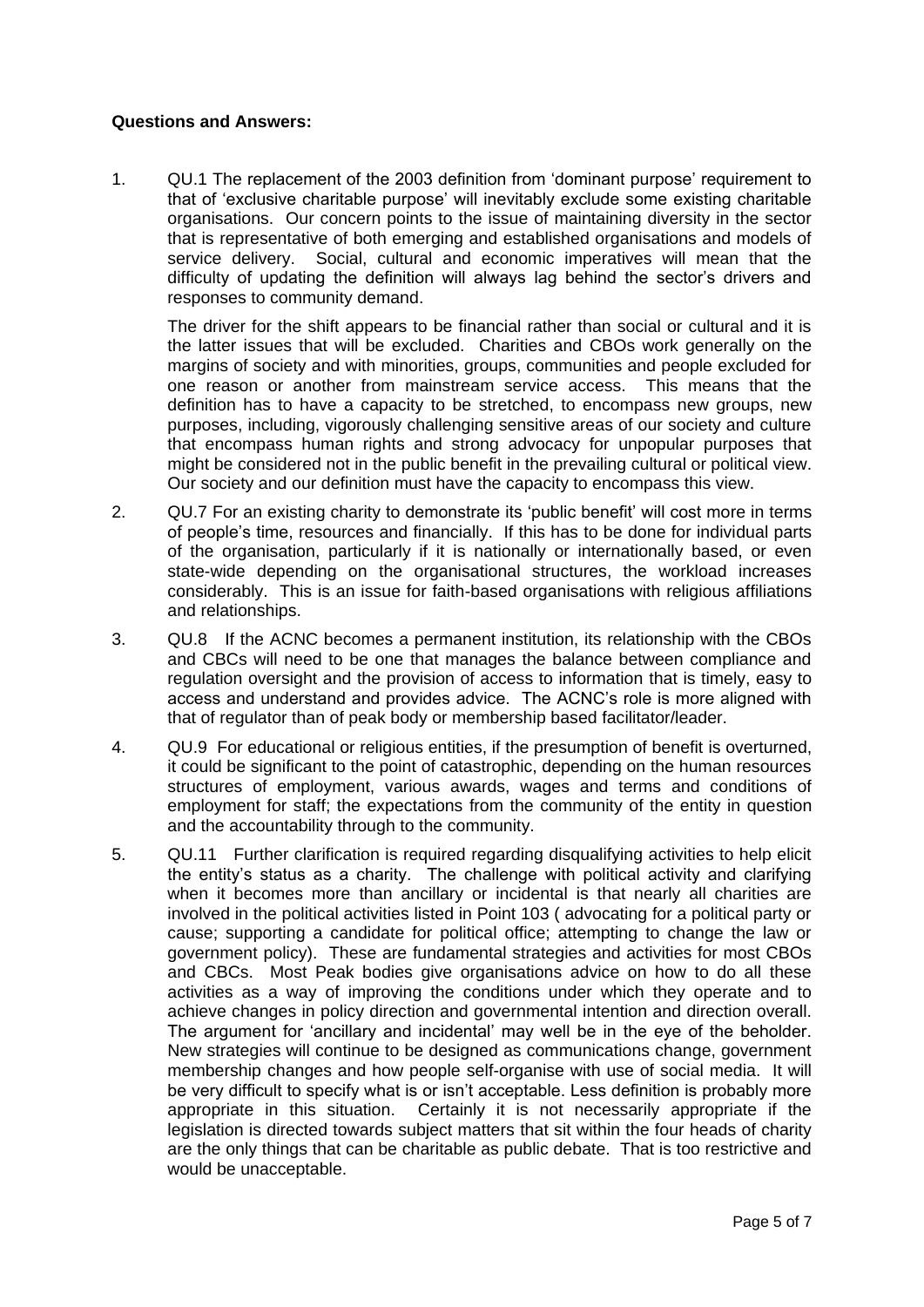The discussion in Point 11.5 regarding what removes an entity from being a charity and support the proposal both in 11.5 and 11.6 and 11.7. Additional consultations on this matter would be helpful.

- 6. QU.19 The Australian Disaster Relief Funds do constitute a unique group of charities, but the wide range of activities that they can cover are difficult and can be very restrictive to interpret and administer. The current legislative arrangements that funds must be expended on the disaster for which they are raised – can be difficult if disasters follow on quickly from one to another in the same region; and there is a lack of flexibility about how donated funds can be applied. Considerations outlined in Point 151 need further discussion.
- 7. QU. 20 Any transitional arrangements do require further work and discussion. There needs to be an ongoing process for such discussion that has a wide process of consultation and strong communication processes that are timely and thorough with easy access to information.

## **General Comment**

Much of what has been discussed here is still not in the forefront of many charities and CBOs' minds and is not being included in their planning or future expectations. This debate is happening at a national level, with some of the peak bodies, and some of the larger CBCs like Baptistcare. The wider Third Sector is not familiar with the issues and thousands of CBOs and CBCs are dependent on their peak bodies to be active and up to date on their behalf and on their specific issues. Thousands of smaller CBOs will come at this very late indeed with their voluntary boards and management committees expected to work through the implications, with volunteer staff and part time employees. Concerns will probably not arise until the 11<sup>th</sup> hour prior to any implementation as they work through at a practical level the proposed changes. This means there must be a robust process to be flexible at this stage.

Comments made at the start of this Submission are relevant here. The CB sector is a diverse, complex sector and the inherent danger in the current proposal is that there will be a move towards homogenisation of the sector to minimise the work load of whichever government department has oversight, growing the trend towards management technocracy and a driver to reduce risk because of high risk aversion cultures that exist within the public sector and to facilitate 'one voice' to manage and control and reduce the power of the sector.

## **Conclusion**

The overall decision to pursue a definition of charity as determined by Parliament and cited into law is challenging. There are examples overseas where this has occurred, mostly in the last 8 years and examples pointed to include England, Scotland, Ireland, Northern Ireland and NZ. This is by no mean exhaustive.

The decision to create another body, the ACNC through which to administer this definition within a very short period of time, without the matching commitments from the States and Territories has added further complexity to the existing maze of interrelated bodies and departments involved in this and related matters. The establishment of the ACNC with the right support and leadership that includes people with the appropriate skills and sector experience and knowledge will in the longer term, be helpful.

However, there has been little evidence of cross government commitment at the